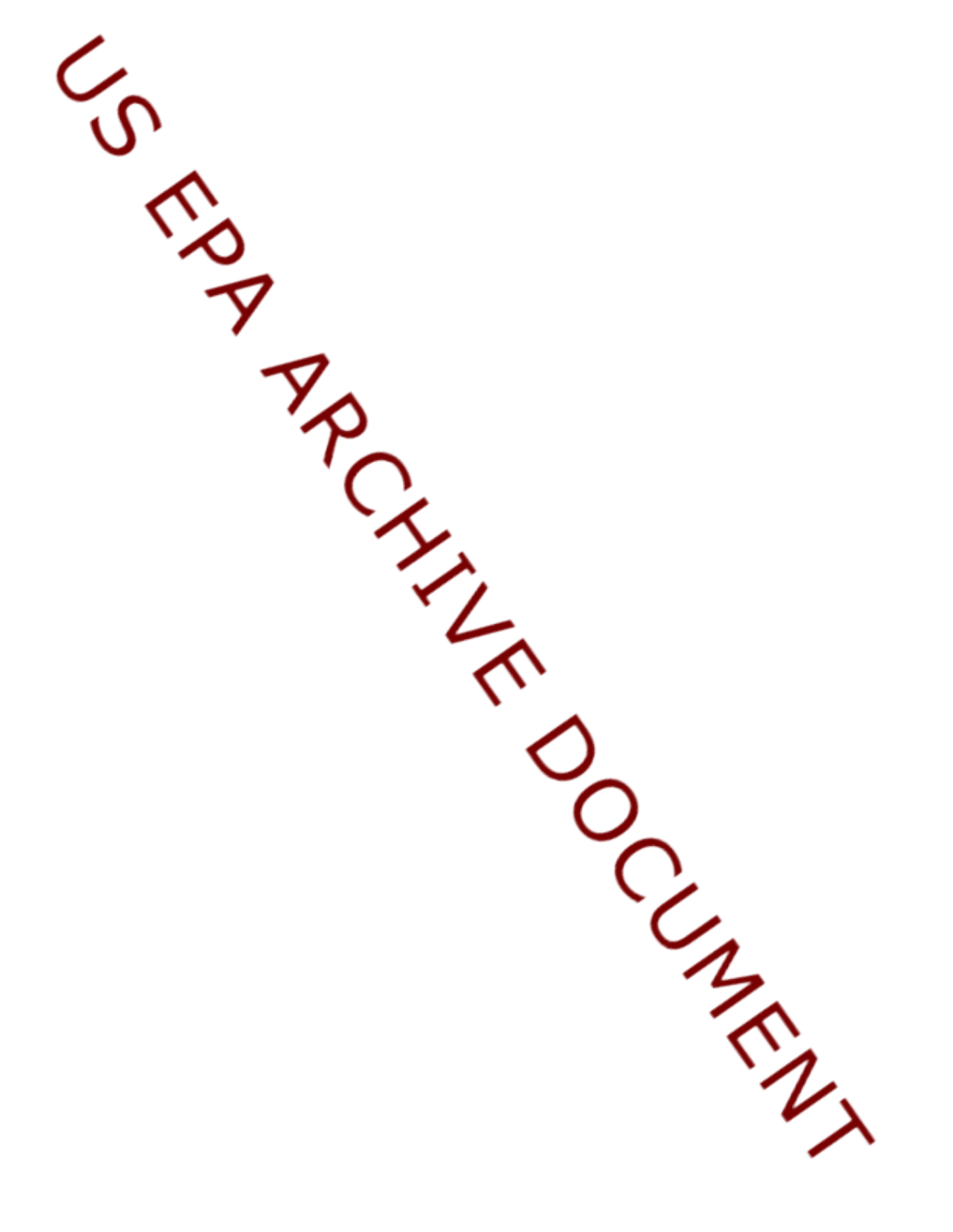#### **THE ENVIRONMENTAL TECHNOLOGY VERIFICATION PROGRAM**







# **ETV Joint Verification Statement**

|                             | TECHNOLOGY TYPE: IN SITU SEDIMENT TOXICITY TESTING           |                     |  |
|-----------------------------|--------------------------------------------------------------|---------------------|--|
| <b>APPLICATION:</b>         | SEDIMENT AND AQUEOUS TOXICITY TESTING                        |                     |  |
|                             | <b>TECHNOLOGY NAME: Sediment Ecotoxicity Assessment Ring</b> |                     |  |
| <b>COMPANY:</b>             | <b>Space and Naval Warfare Systems Center</b>                |                     |  |
| <b>ADDRESS:</b>             | <b>53475 Strothe Rd.</b><br>San Diego, CA 92152              | PHONE: 619-553-0886 |  |
| <b>WEB SITE:</b><br>E-MAIL: | http://environ.spawar.navy.mil/<br>gunther.rosen@navy.mil    |                     |  |

The U.S. Environmental Protection Agency (EPA) has established the Environmental Technology Verification (ETV) Program to facilitate the deployment of innovative or improved environmental technologies through performance verification and dissemination of information. The goal of the ETV Program is to further environmental protection by accelerating the acceptance and use of improved and cost-effective technologies. ETV seeks to achieve this goal by providing high-quality, peer-reviewed data on technology performance to those involved in the design, distribution, financing, permitting, purchase, and use of environmental technologies. Information and ETV documents are available at www.epa.gov/etv.

ETV works in partnership with recognized standards and testing organizations, with stakeholder groups (consisting of buyers, vendor organizations, and permitters), and with individual technology developers. The program evaluates the performance of innovative technologies by developing test plans that are responsive to the needs of stakeholders, conducting field and laboratory tests (as appropriate), collecting and analyzing data, and preparing peer-reviewed reports. All evaluations are conducted in accordance with rigorous quality assurance (QA) protocols to ensure that data of known and adequate quality are generated and that the results are defensible.

The Advanced Monitoring Systems (AMS) Center, one of six verification centers under ETV, is operated by Battelle in cooperation with EPA's National Risk Management Research Laboratory. The AMS Center evaluated the performance of a sediment toxicity testing device for in situ sediment toxicity testing. This verification statement provides a summary of the test results for the Space and Naval Warfare Systems Center Pacific (SPAWAR) Sediment Ecotoxicity Assessment Ring (SEA Ring) for determining the toxicity of contaminated sediment and overlying water on benthic and aqueous organisms.

# **VERIFICATION TEST DESCRIPTION**

This verification testing of the SEA Ring was conducted in two rounds, initially from November 16 through December 7, 2012, while the second round was conducted in March 2013 at the SPAWAR Systems Center (SSC) Pacific Bioassay Laboratory in San Diego, CA. The primary evaluation assessed survival, growth, and bioaccumulation of contaminants in the aquatic and benthic organisms exposed in the SEA Ring compared to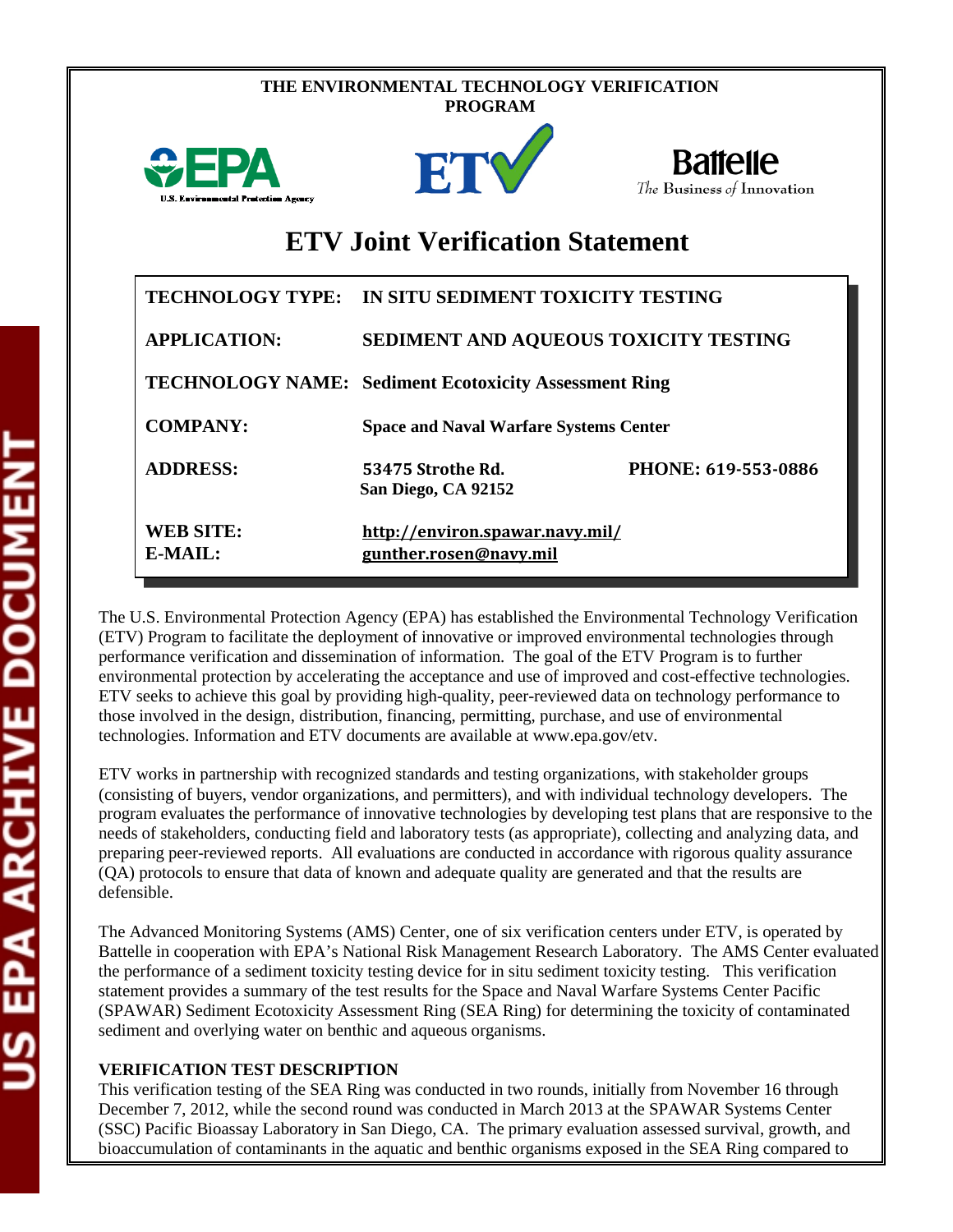responses achieved in the laboratory using standard ASTM and EPA methods. For the water column toxicity tests, two organisms (Pacific topsmelt [*Atherinops affinis*] and mysid shrimp [*Americamysis bahia*]) were evaluated at four different copper concentrations (0, 100, 200 and 400 µg/L). For the sediment toxicity tests, three different species (bent-nosed clam [*Macoma nasuta*], marine amphipod [*Eohaustorius estuarius*]*,* and marine polychaete [*Neanthes arenaceodentata*]) were tested for sediment toxicity and bioaccumulation. Four sediment types (two control sediments, a metals contaminated sediment [MS] and a polychlorinated biphenyl [PCB] contaminated sediment [PSNS]) were used for the sediment toxicity tests. The PSNS sediment was included for bioaccumulation testing. The clam was not exposed to the MS sediment. Simultaneous reference toxicant tests were conducted with copper sulfate at five different concentrations to assess test precision and the health and sensitivity of each batch of test organisms. Clams were not included in the reference toxicant tests. Table VS-1 provides information on the number of organisms and number of replicates included for each test.

| Table vs I: Toxicity Test Summary |                           |                               |                                  |  |
|-----------------------------------|---------------------------|-------------------------------|----------------------------------|--|
|                                   | # of<br><b>Replicates</b> | # of Organisms<br>per Chamber | <b>Exposure</b><br>Period (days) |  |
| <b>Water Column Toxicity Test</b> |                           |                               |                                  |  |
| <b>Mysid Shrimp</b>               | 5                         | 10                            | 4                                |  |
| <b>Topsmelt</b>                   | 5                         | 5                             | 4                                |  |
| <b>Sediment Toxicity Test</b>     |                           |                               |                                  |  |
| Amphipod                          | 5                         | 20                            | 10                               |  |
| <b>Clam</b>                       | 5                         | 3                             | 14                               |  |
| Polychaete                        |                           | 20                            | 20                               |  |
| <b>Reference Toxicant Test</b>    |                           |                               |                                  |  |
| <b>Mysid Shrimp</b>               | 5                         | 10                            |                                  |  |
| <b>Topsmelt</b>                   | 5                         | 5                             | 4                                |  |
| Amphipod                          | 3                         | 10                            | 4                                |  |
| Polychaete                        | 3                         | 10                            |                                  |  |

### **Table VS-1. Toxicity Test Summary**

Test acceptability criteria were used to evaluate each of the parameters measured in the water column and sediment toxicity tests. Survival was considered acceptable when the mean survival among the replicates was  $\geq$  90%. If the mean percent survival was less than 90%, the test was repeated. For comparison of the mean percent survival among the replicates, a coefficient of variation of less than 25% was targeted. For the reference toxicant tests, the laboratory tests were considered acceptable if the LC50 was within  $\pm$  two standard deviations of the running mean for the testing laboratory.

The main objective of this verification test was to generate performance data on the SEA Ring for assessing water column toxicity, contaminated sediment toxicity, and bioaccumulation potential using indigenous organisms. The performance of the SEA Ring was evaluated against traditionally used EPA and ASTM methods. The SEA Ring tests were evaluated on the following performance parameters:

- Repeatability the variability in biological response among the five replicate exposure chambers in a SEA Ring.
- Comparability comparison between results obtained from tests in the SEA Ring and traditional EPA and ASTM laboratory methods.
- Intra-unit Reproducibility to determine if different SEA Rings are capable of producing the same results.
- Operational factors (qualitative assessment) ease of use, training and sustainability (sampling time, waste produced, and the amount of protective equipment required by the individual operating the technology).

The SEA Ring was operated according to the SEA Ring manual and the technology representative's instructions by SPAWAR and Battelle staff. The technology representative was available to answer questions and provide support. QA oversight of verification testing was provided by Battelle, AMEC Environment and Infrastructure,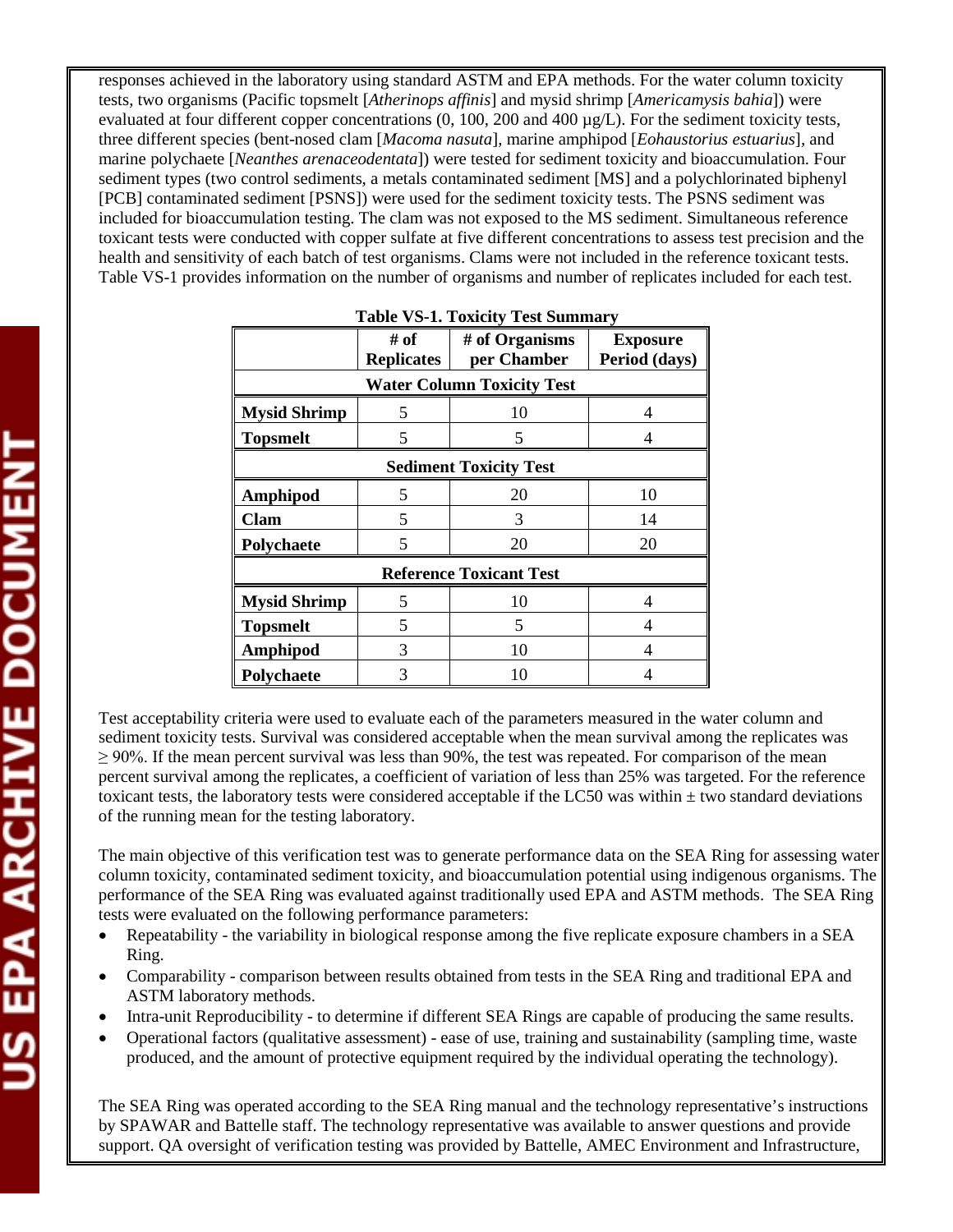and EPA. Battelle and AMEC QA staff conducted technical systems audits of all laboratory testing, and Battelle QA staff conducted a data quality audit of at least 10% of the test data. This verification statement, the full report on which it is based, and the test/QA plan for this verification test are available at http://www.epa.gov/nrmrl/std/etv/verifiedtechnologies.html#site.

# **TECHNOLOGY DESCRIPTION**

The following is a description of the technology, based on information provided by the technology representative. The information provided below was not verified in this test.

The SEA Ring (U.S. Patent No. 8,011,239) is an integrated, field tested, toxicity and bioavailability assessment device. This device was developed at SPAWAR in San Diego, California and is commercially available from Zebra-Tech, Ltd. The unit consists of 10 cylindrical chambers fixed to a circular ultra-high molecular weight polyethylene platform. The top end of each chamber is fitted with an integrated, multifunctional cap. The cap includes both overlying water intake and outlet ports, and an organism delivery port (opening for an optional modified plastic 30 cubic centimeter [cc] syringe). The intake port connects to a peristaltic pump that is housed in the center of the device and powered by rechargeable batteries stored in a separate housing underneath the pump. The pump is programmable to provide chamber water volume exchange at a rate (range  $\sim$  6 to  $>$  50 turnovers per day) desired for the site- or project-specific preferences.

The SEA Ring was designed to evaluate toxicity in the water column (WC), sediment water interface (SWI), and/or surficial sediment (SED). The SED chambers are open on the bottom, 10 inches in length, 2.75 inches in diameter, and extend 5 inches below the base of the system. Small sediment dwelling organisms can be introduced into the SED chambers through the organism delivery port built into the cap with a modified 30 cc plastic syringe. The syringe is plugged with a silicone stopper inside the test chamber to retain the organisms until desired release. For larger organisms, a ½ inch stainless steel mesh is integrated into the bottom opening of the exposure chamber, allowing organisms to be preloaded prior to deployment. The WC and SWI chambers are 5 inches in length, 2.75 inches in diameter, and have a closed bottom. The bottom consists of a solid plastic polyethylene cap or mesh insert for SWI testing. Organisms for the WC and SWI tests can be loaded in the laboratory or in the field immediately prior to deployment. The center of the circular platform houses a custombuilt peristaltic pump and battery. These components are fully encased and water tight. The intake to the test chambers is located on top of the cap. Each inlet is directly connected to the pump through individual tubes that pass over the pump roller. As the pump rotor turns, compressing and releasing pressure on the tubing, ambient water from the surrounding area is circulated through each chamber. Water then leaves each chamber through an outlet port also located in the cap. The inlet and outlet ports house small screens to prevent the loss of organisms from the chamber. A water quality sensor or passive sampler can also be attached to one of the chambers. Water quality sensors are used to measure a variety of physical parameters including pH, temperature, depth, salinity, conductivity, and dissolved oxygen from inside the exposure chambers.

# **VERIFICATION RESULTS**

The verification of the SEA Ring is summarized below.

# *Repeatability*

This verification parameter tested the variability among five replicates within a SEA Ring using both the sediment and WC toxicity tests. To determine standard deviation and standard error of the sample mean for a given set of treatments, the coefficient of variation (CV) was calculated. A CV of less than 25% was targeted. For the WC toxicity tests, the CV was less than 25% for the control treatments for both the mysid and topsmelt tests. For the mysid toxicity test, the 200 and 400  $\mu$ g/L treatments had CV values greater than 25%. For the topsmelt toxicity test, all copper concentrations greater than  $0 \mu g/L$  (control) had CVs greater than 25%. With increasing copper concentrations, organism mortality increased as did replicate variability, which was (and is typically) observed in the parallel standard laboratory tests. For the sediment toxicity tests, the CV was less than 25% for survival (and growth for the polychaete) for all species and all sediment types, indicating low variability across chambers within the SEA Ring for a given treatment. The CV was also less than 25% for growth of polychaete in both the control and contaminated sediments. Bioaccumulation was also determined and there was no detectable bioaccumulation for any species under the control sediment treatment.